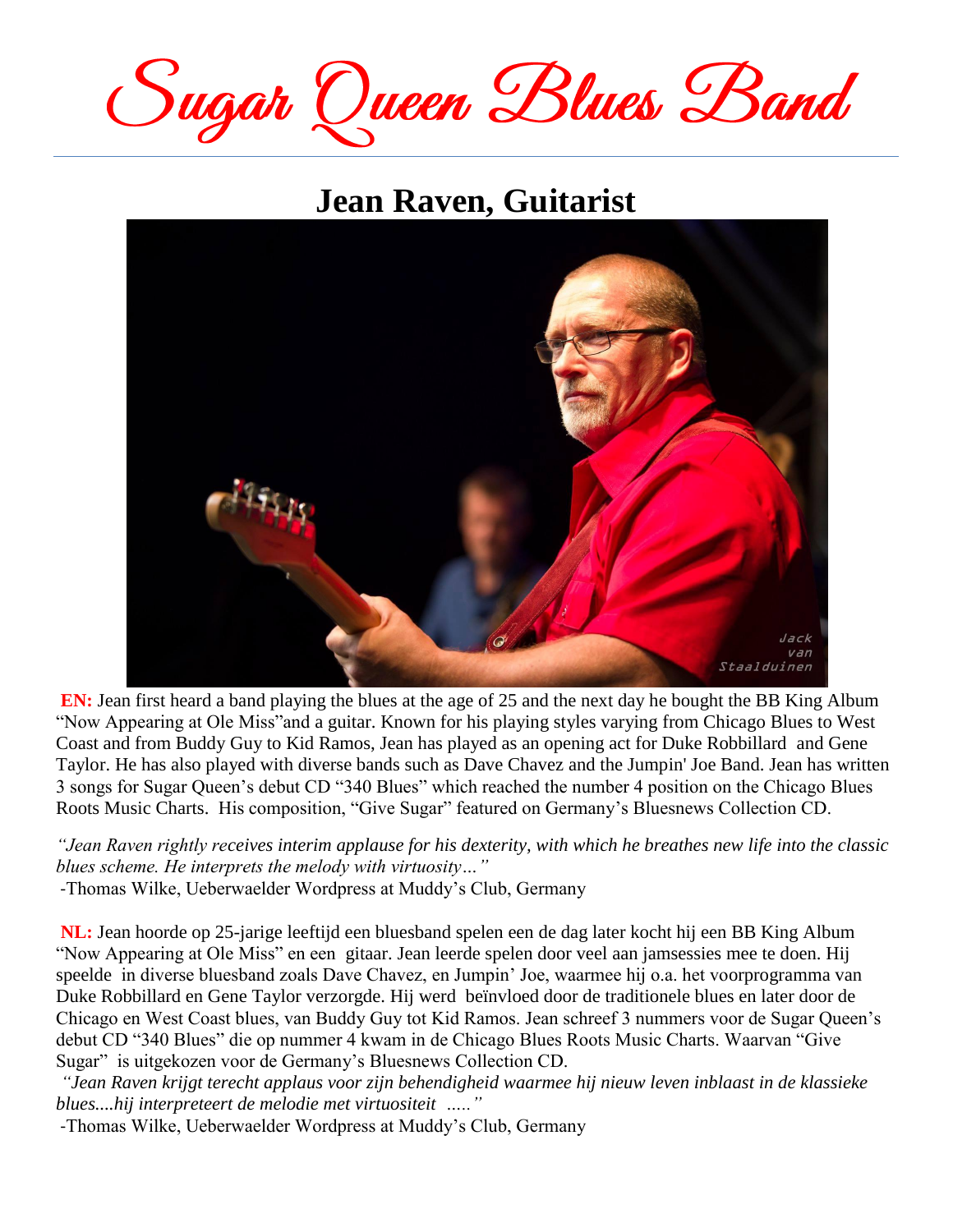## **Jan van Drunen, Hammond**



**EN:** As a 10 year old boy Jan touched the keys of an organ the first time. After completing his musical study Hammond Organ at the Conservatory of Music in Rotterdam (1980) Jan was teaching keyboards for many years and played in numerous pop/soul/jazz/gospel/fusion/funk/blues bands.

As a pianist he also accompanied many (Dutch) singers and performers in Holland, Belgium, Germany and Italy. The Hammond Organ is his first and utmost musical love. The sound and dynamics of it are magical. On stage Jan uses a vintage Hammond C3 (1957) which he modified himself externally and internally. A 122 Tube Leslie is of course the main amplification for this beast. When space on stage is very limited a Roland VK8 with Leslie is the second option. A Roland RD2000 stagepiano completes the setup. Having fun on stage is his main goal. Let the public see and feel the joy and emotion music can bring!

**NL:**Toen Jan 10 jaar oud was kreeg hij zijn eerste orgellessen.Na de studie Hammond Orgelaan het Rotterdams Conservatorium (1980) heeft hij vele jaren keyboardslessen gegeven en in talloze bands gespeeld.(van Coverbands tot Black Gospel)

Als pianist begeleide hij vele (Nederlandse) zangers en zangeressen in Holland, Belgie, Duitsland en Italie.Het Hammond Orgel is zijn eerste en grote liefde. Het geluid en dynamiek ervan zijn magisch.

Op het podium speelt Jan op een vintage Hammond C3 (1957) die stevig door hem is aangepast en verbouwd.Een 122 Tube Leslie is natuurlijk de standaard versterking bij zo'n bruut monster .

Als het podium erg klein isis een Roland VK8 met Leslie een prima tweede optie..

Een Roland RD2000 stagepiano maakt zijn setup compleet.

Plezier maken met toffe musici is wat voor hem het belangrijkst is op het podium. Laat het publiek zien dat muziek maken geweldig is!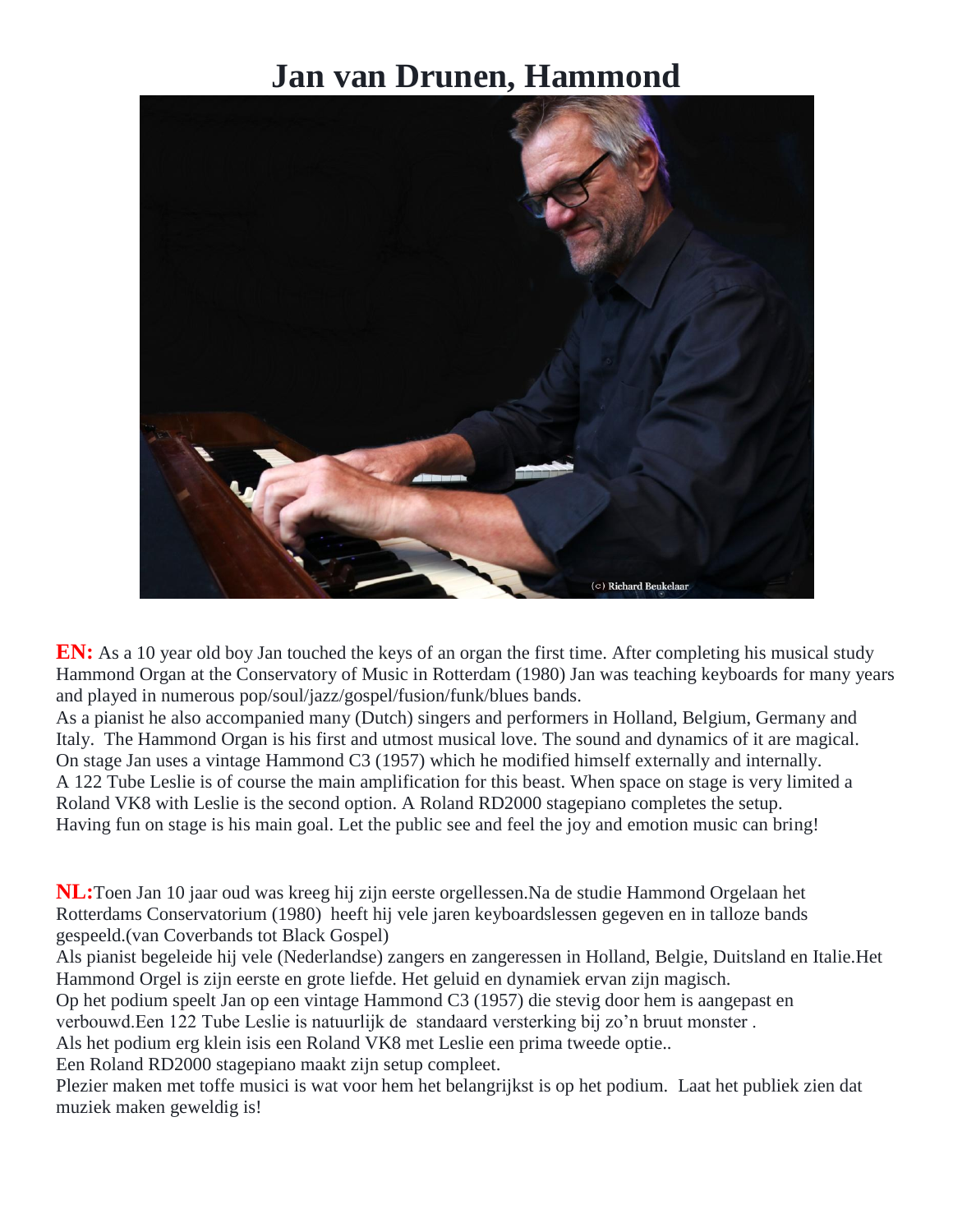## **Erwin Huigen, Bass**



**EN:** Bridging the gap between jazz and blues, Dutch bassist, Erwin Huigen, was first inspired playing the guitar and was heavily influenced by the style of Robben Ford. As a consequence, next to playing a steady groove he loves to step outside and visit the higher regions to have some fun and add to the harmonies. Erwin ultimately picked up a bass and never looked back!

After being awarded as a top musician at the Berklee Clinic, Erwin opened for the Umbria Winter Jazz Festival in Orvieto. Performing throughout Europe, Erwin met Sugar Queen in Spain and joined in 2017.

**NL:** Bassist Erwin Huigen is begonnen als gitarist, sterk beïnvloed door de stijl van Robben Ford en de manier waarop hij een brug slaat tussen de jazz en de blues. Naast het spelen van een stevige groove houdt hij ervan om uitstapjes te maken naar de hogere regionen voor wat extra harmonie of gewoon, om lol te hebben. Erwin heeft uiteindelijk de bas opgepakt en nooit meer omgekeken!

Deelname aan een Berklee Clinic zorgde ervoor dat Erwin gekozen werd om het Umbria Winter Jazz festival in Orvieto (IT) te openen. Na verschillende nationale en internationale optredens heeft Erwin Sugar Queen ontmoet in Spanje en vond een plek in de band in 2017.